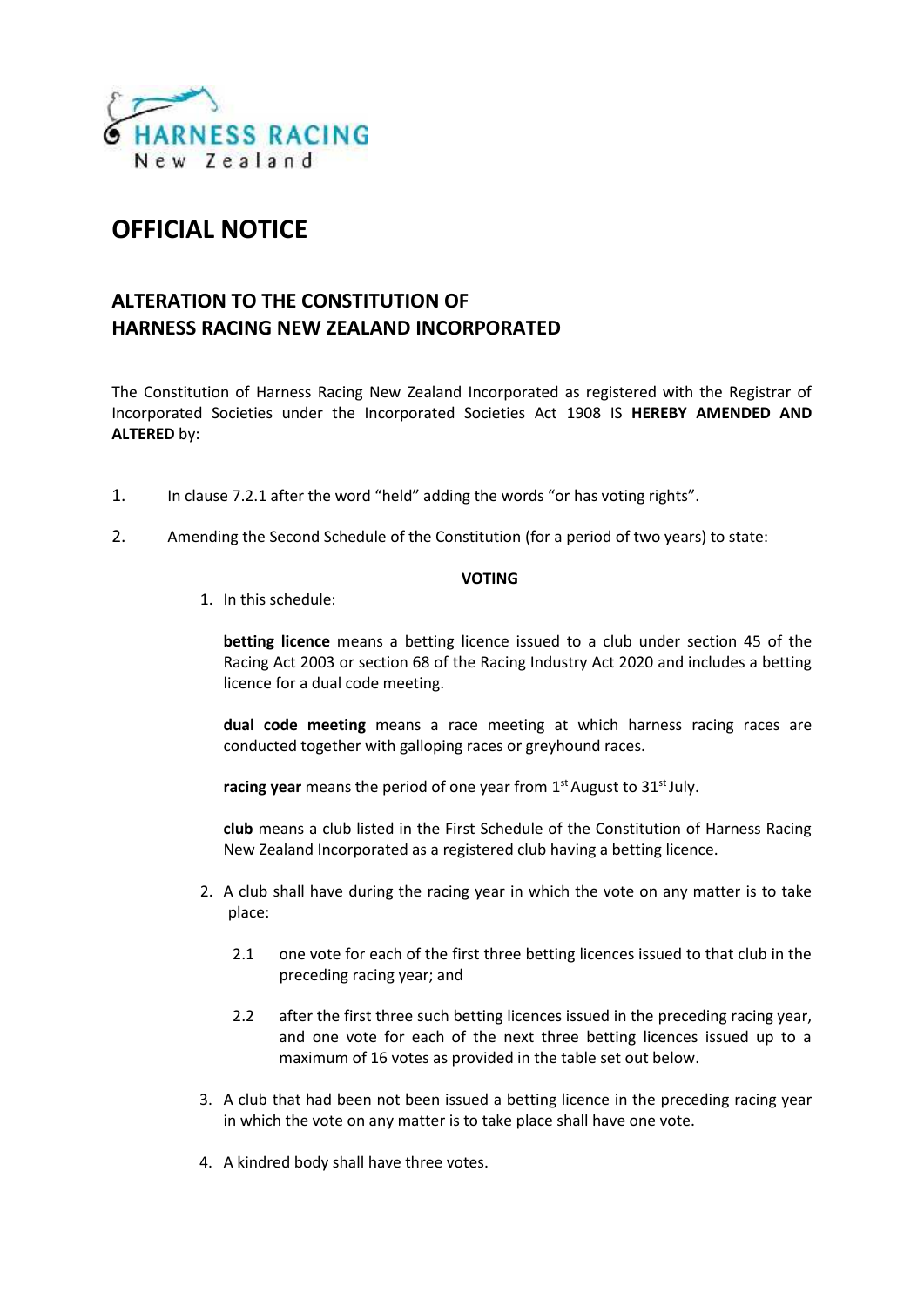5. Where two or more clubs combine, the combined club votes shall be calculated by merging the votes the individual clubs had to the combined club.

| Number of        | Number of votes | Number of betting | Number of votes |
|------------------|-----------------|-------------------|-----------------|
| betting licences |                 | licences          |                 |
| $\mathbf{1}$     | $\mathbf{1}$    | 22                | 10              |
| $\overline{2}$   | $\overline{2}$  | 23                | 10              |
| 3                | 3               | 24                | 10              |
| 4                | 4               | 25                | 11              |
| 5                | 4               | 26                | 11              |
| 6                | 4               | 27                | 11              |
| 7                | 5               | 28                | 12              |
| 8                | 5               | 29                | 12              |
| 9                | 5               | 30                | 12              |
| 10               | 6               | 31                | 13              |
| 11               | 6               | 32                | 13              |
| 12               | 6               | 33                | 13              |
| 13               | 7               | 34                | 14              |
| 14               | $\overline{7}$  | 35                | 14              |
| 15               | 7               | 36                | 14              |
| 16               | 8               | 37                | 15              |
| 17               | 8               | 38                | 15              |
| 18               | 8               | 39                | 15              |
| 19               | 9               | 40                | 16              |
| 20               | 9               | 41                | 16              |
| 21               | 9               | 42                | 16              |

## **Table**

- 3. Deleting the words "pursuant to s 34 of the Racing Act 2003" and replacing them with "under s 40 of the Racing Industry Act 2020" in clause 10.2.3.
- 4. Deleting the words "Racing Act 2003" and replacing them with "Racing Industry Act 2020" in:
	- 4.1 The definition of betting, betting licence, and betting race in clause 2.1.

4.2 In clause 2.3, 4.1.5, 9.30, and 14.2.1.

- 5. Deleting the words "Section 45 of the Racing Act 2003" and replacing them with "section 68 of the Racing Industry Act 2020" in the definition of TOTALISATOR CLUB in clause 2.1.
- 6. Deleting the definition of Racing Act 2003 in the Constitution and inserting the following definition:

**Racing Industry Act 2020** means the Racing Industry Act 2020 and any Act passed in substitution of that Act and in which case the provision of this Constitution or Rules will apply with necessary modification.